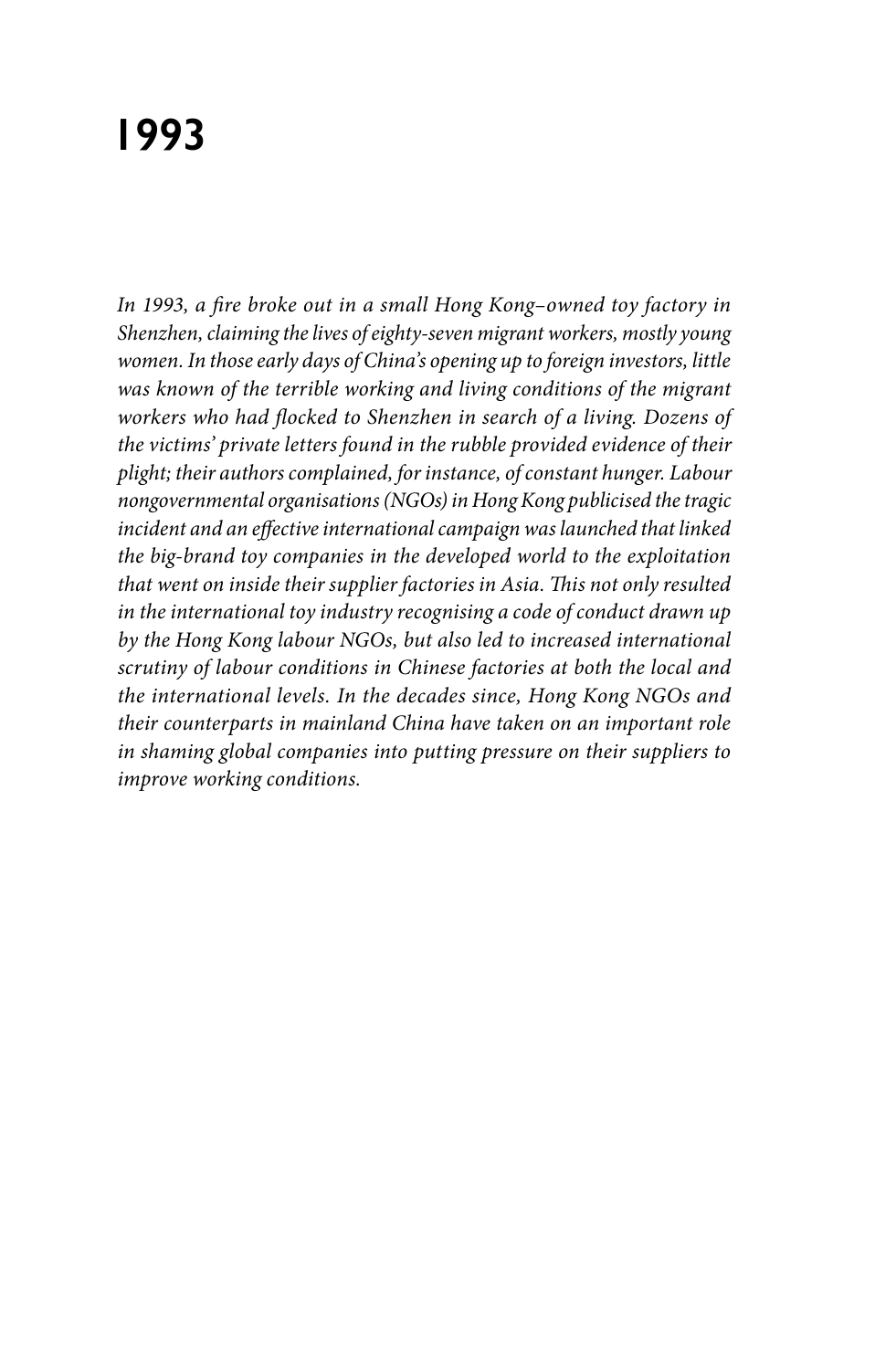## **Voices from the Zhili Fire: The Tragedy of a Toy Factory and the Conditions It Exposed**

Anita CHAN

'I am now working in another factory. It's better than the Japanese umbrella factory. It's twelve hours work a day. If my factory needs people, I'll let you know.'

Quote from a letter found in the rubble of the burnt-out Zhili Toy Factory

n 19 November 1993, eighty-seven workers lost their lives when<br>the Zhili Toy Factory in Shenzhen caught fire. Their deaths<br>aroused widespread public outrage in China, and the Zhili<br>fire has einer been causted to the notari the Zhili Toy Factory in Shenzhen caught fire. Their deaths aroused widespread public outrage in China, and the Zhili fire has since been equated to the notorious Triangle Shirtwaist Factory fire in New York City in March 1911—a tragedy that robbed the lives of 146 young immigrant workers. That fire marked a watershed in US labour law reform and is still commemorated annually.<sup>1</sup> Although the policy impact was not as significant, what happened at Zhili exposed how Chinese migrant workers lived in the early 1990s and the mechanisms that entrapped them in slave-like working conditions.

The Economic and Social Contexts

In 1980 China established its first special economic zone (SEZ), in Shenzhen, which was then a very small city sharing a border with Hong Kong (see O'Donnell's essay in the present volume). As China was still poor and inexperienced in global trade, a new manufacturing model was introduced in the SEZ known as the 'three-plus one' (三来一补) model. Foreign investors, mostly Asian suppliers to Western companies in the global production chain, were invited to build or rent factories to manufacture products for export. The investors then shipped in raw materials and machinery, employed their own foreign technology and product design, and China provided cheap labour. China desperately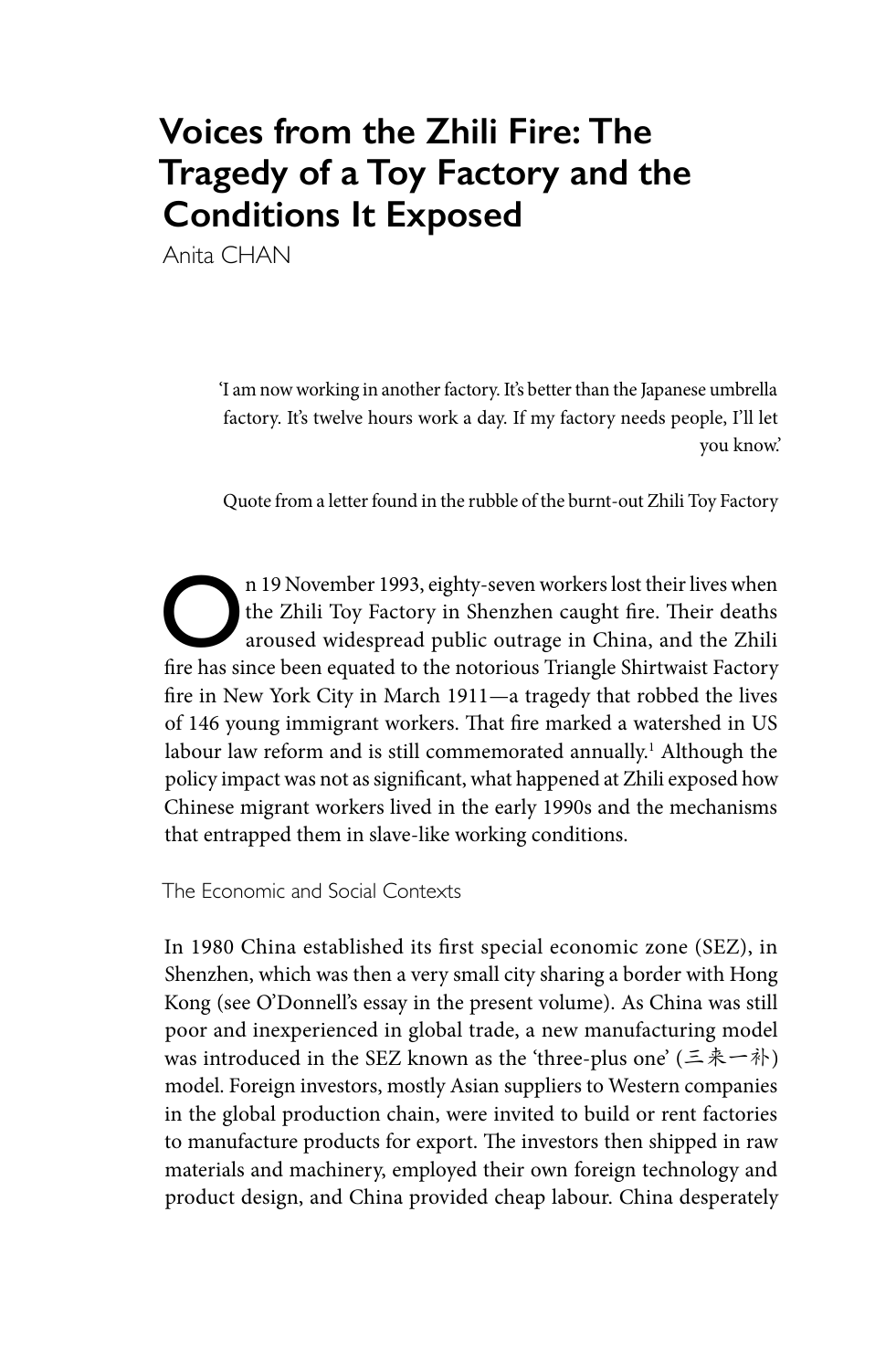1993 / 507

needed foreign exchange for its industrialisation project to take off and, as a result, the power relationship between foreign capital and the local Shenzhen Government was lopsided. In such an environment, the investor was allowed to depress wages to a level below subsistence.

As Hong Kong at that time was one of the world's major centres for the production of garments and toys, businesses in what was then still a British colony were the first to rush into the Shenzhen SEZ to take advantage of wages that were ten times lower than in Hong Kong.2 Chinese villages in the Shenzhen area quickly threw together substandard factory buildings to accommodate the wave of new investment. As more and more factories from Hong Kong and, later, Taiwan, Japan, and South Korea relocated to the SEZ, the local supply of labour became inadequate. By the end of the 1980s, local Shenzhen people who had been working in these labour-intensive factories were earning enough from renting out buildings and providing services to investors that they no longer wanted to toil under the dreadful conditions that were prevalent at that time. Hence a massive number of young people from poor villages in inland provinces, desperate to escape rural poverty, were allowed to come to Shenzhen to fill the labour shortage.<sup>3</sup> In the belief that young women were more docile, most of the factories, including Zhili, preferred to hire women under the age of twenty-three or twenty-four rather than young men.

#### The Workers' Private Letters

Zhili was housed in a 'three-in-one factory building' (三合一厂房) that included workshops, storage areas, and a dormitory. Although this kind of arrangement had already been banned as a fire hazard, the company had a record of violating safety regulations and defying restrictions through bribing local officials. Raw materials were piled up on staircases, iron rods were installed on windows, and safety exits were blocked and locked to prevent theft. When the fire broke out on 19 November 1993, the workers were trapped in the inferno. Eighty-seven perished. Many of those who were lucky enough to survive were severely burned, scarred for life, and sent back to their home villages.

Living conditions in such a factory were extremely basic. During a tour of similar factories in the toy industry that I undertook in the mid-1990s, I recall being ushered through a converted warehouse filled with rows and rows of bunkbeds for more than 100 workers, with the floor strewn with garbage.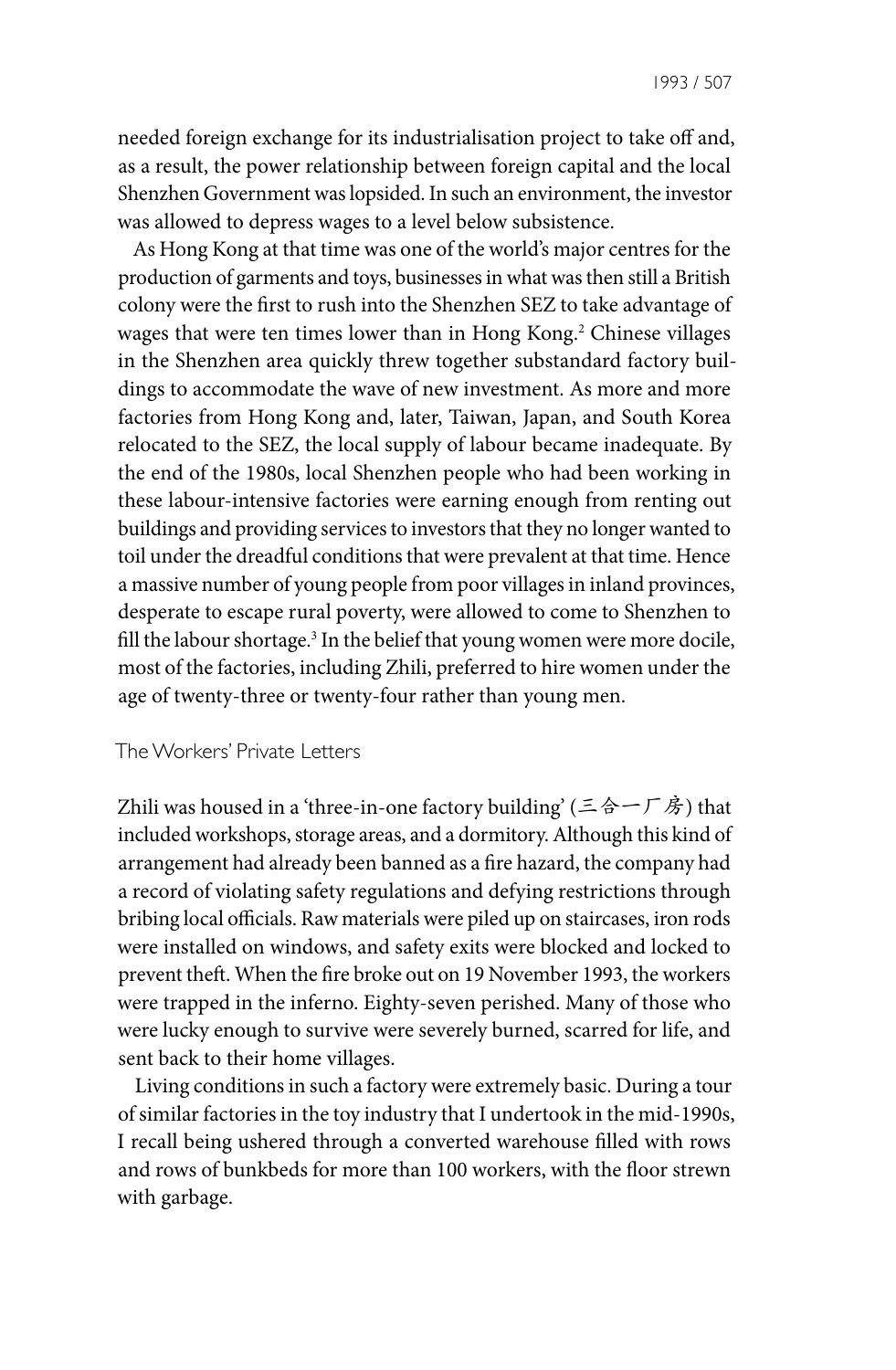Soon after the Zhili fire, a Chinese industrial relations researcher visited the site and retrieved a few hundred personal letters from the remains of the dormitory. Most of the letters had been written by the friends and relatives of the Zhili victims, many of whom were themselves migrant workers in Shenzhen or other parts of China. Almost all the letters were penned by female workers. The researcher kindly passed on to me seventy-seven letters, which form the basis of this essay. Through these letters, the workers exchanged information on factory conditions and revealed their inner fears and aspirations. The descriptions of their work situations, living conditions, health, and feelings towards the factories were candid and intimate.<sup>4</sup>

#### Physical Survival and Hunger

What issues were the most important and urgent to the workers? Questions and comments about wages and money appeared most frequently in the letters (107 times), with some writers complaining that wages were too low to allow them to send any money home or even to eat properly.

Fifteen entries in the letters alluded to whether there was enough food. For instance, one worker asked her correspondent: 'In your factory do you have two meals or three meals? I hope you're not too frugal. If you're hungry, go buy something to eat.' Similarly, another worker wrote: 'Little sister, you should go to see the doctor. Don't take money too seriously. To have a body in good health is to have everything. Don't be stingy. Make sure you eat both breakfast and dinner.' The concern was quantity, not whether the food was nutritious or tasted good, which did not warrant even one entry in the letters. The letters allude to the fact that some workers skipped meals to save money, that some factories did not provide enough food in their messrooms, and also that, back home in the countryside, they sometimes experienced hunger. A decade later, when I visited factories during lunch breaks in the early 2000s, the situation was quite different. Generally, workers could help themselves to as many bowls of rice as they wanted, and the biggest complaints were about quality and taste, a lack of meat, and repetitive dishes.

A letter-writer advised her friend that 'to have good health is to have everything'. It was not just the food that took a toll on workers' physical and mental health. The writers mentioned extremely long working hours, repetitive tasks, a poor environment, abusive treatment, toxic air, and industrial injuries. Seventeen entries in the letters discussed work-related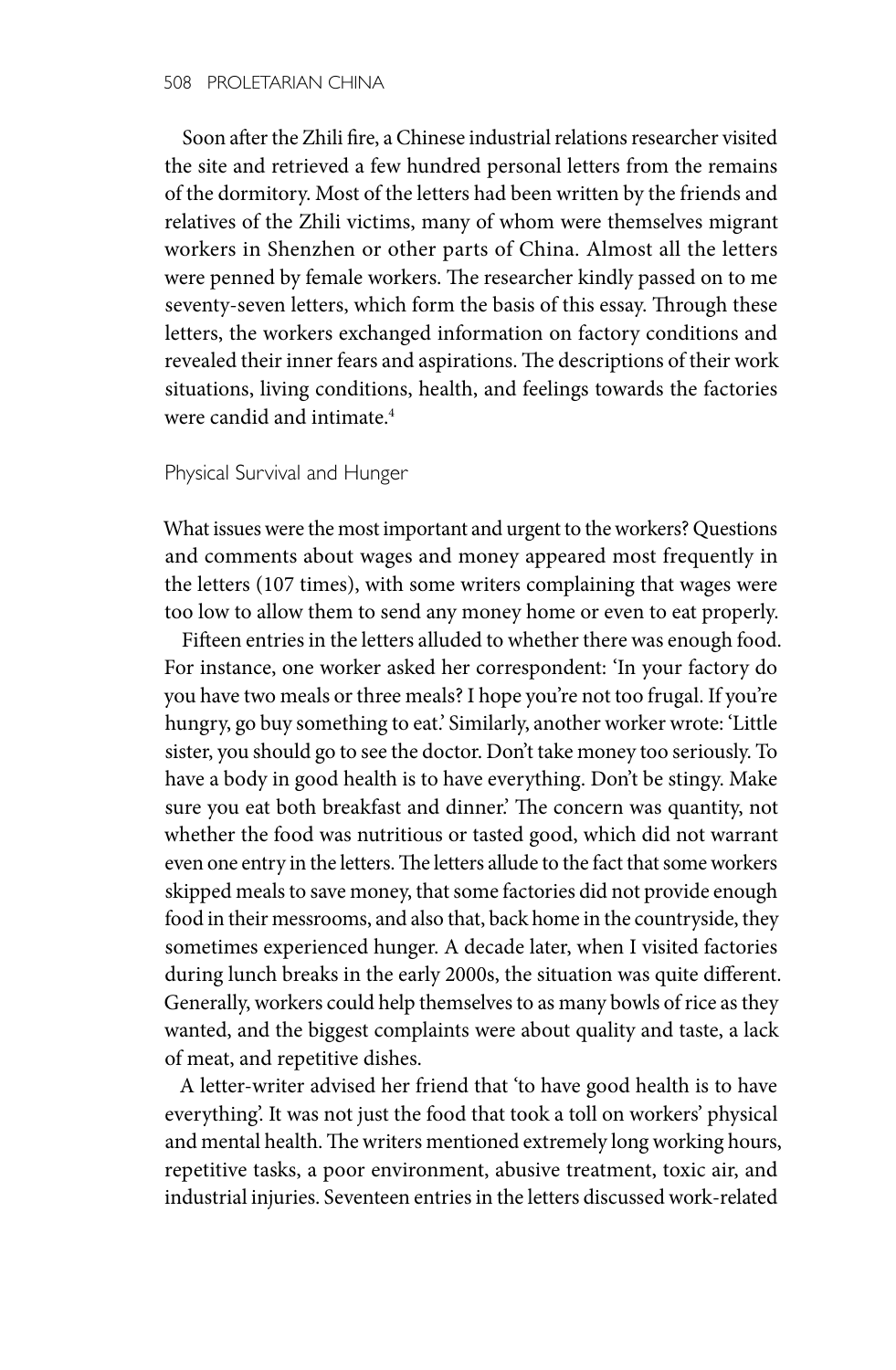1993 / 509

ailments; one entry complained of enervating weight loss, and eight others noted exhaustion, lack of sleep, and a death from poisoning related to paint, with the body of the deceased quietly sent back to her home village. The most frequent ailments were headaches, fevers, and leg pain. That was a time when occupational health and safety standards and knowledge about them were extremely low. In 1994, some 5,000 factories in Shenzhen were classed as hazardous according to occupational health and safety standards; 4,000 of these were foreign-owned factories employing approximately 250,000 workers. Despite the complaints of feeling unwell, only in one letter did a worker mention that she had taken a few days off. The others appear to have remained at work even when they were suffering—either too poor to afford any time off or, as I discovered in my fieldwork, afraid of the fines that some factories imposed on anyone taking sick leave.

#### Low Wages and Very Long Working Hours

To gain a full grasp of the anxiety felt by these workers, it is necessary to compare their wages with the legal minimum wage in Shenzhen, which at that time was 280 yuan a month for a forty-four-hour week. Back then, the legal minimum wage was set at the level of subsistence. Twenty-three letters provided the specific amount the writer earned. Of these, only four met the level of Shenzhen's legal minimum wage, and the rest earned less than that. Three wrote that their factory withheld a portion of their monthly wage and eleven wrote that they faced serious problems getting paid. The pay was so sporadic that workers were apt to ask each other in their correspondence whether they had yet been paid. With the usual response being 'not yet', it seems the norm was not getting paid on time.

In addition, twenty-seven workers wrote that they received irregular payments, had wages withheld, were paid as low as sixty yuan for the month, or were not paid at all. Of all the workers who mentioned wages without providing the exact amount in their letters, forty-six had serious problems in this regard. Many who had come to Shenzhen had spent all their families could afford to make the long journey and were desperate to find a job on arrival. Pressed by these hard circumstances, they had started work without knowing when and how much they would be paid.

In reality, the wage rates were even lower than they might seem at first sight. The minimum legal wage per month was set for an eight-hour workday. But the normal workday for these workers was eleven to twelve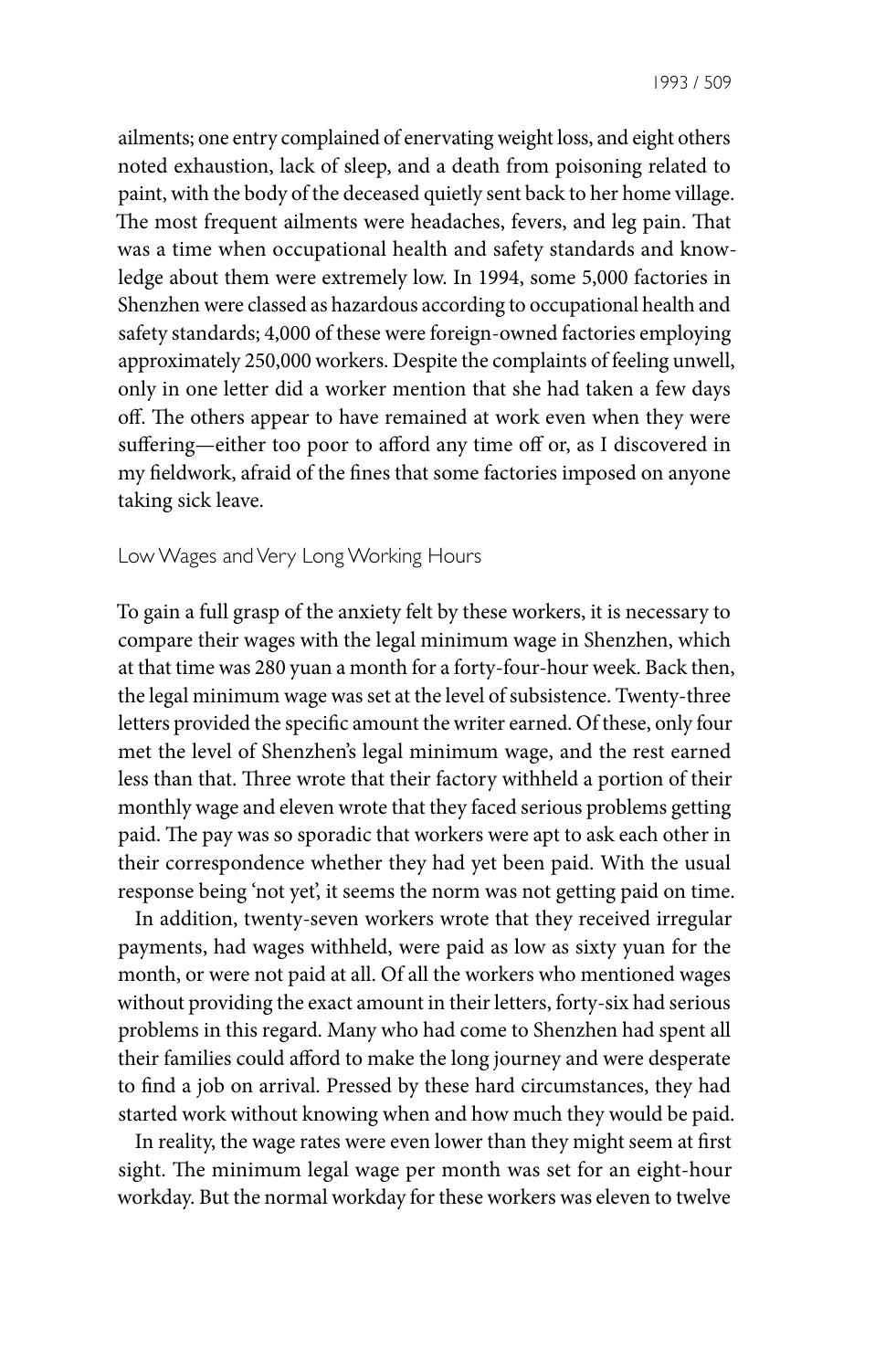hours. Fresh from the impoverished countryside, where wage labour was uncommon and the daily work rhythm was flexible, and not knowing that there were legal maximum working hours or minimum pay, the workers had little idea that they were being cheated. They did not complain of the long working hours in their letters, only of being tired. Their fear was not so much that they would be required to work until they were dead tired, but rather that there would not be enough working hours to allow them to feed themselves and send some money home to their families. This would defeat their main purpose for leaving home. Several wrote about very long working hours at their factory being a positive inducement to work there. As the young woman quoted in the epigraph of this essay wrote: 'I am now working in another factory. It's better than the Japanese umbrella factory. It's twelve hours work a day. If my factory needs people, I'll let you know.'

#### Physical Entrapment

The second-largest number of letter entries related to workers asking each other about the conditions and wages in other factories in the hope they could escape their present situation and join their relatives or friends there. The letters contained a lot of comments comparing jobs, strategies to change jobs, and the difficulty of quitting one's current factory.

They had difficulty quitting because of the constraints imposed on them by China's household registration system (户口; *hukou*). Workers from the countryside were not only denied urban registration in the city where they worked; if they were without a job, they were also considered an illegal 'migrant' in much the same vein as an international illegal migrant is regarded today. At the time of the Zhili fire, a migrant worker picked up by police without a temporary work permit was usually placed in a jail-like detention centre. Unless a friend or relative came to pay bail of several hundred yuan, the worker would be sent back to the countryside. As the police found that they could make easy money by arresting illegal migrants, the number of arrests increased with time. This stringent control of migrant workers was relaxed only in 2003 after the Sun Zhigang incident, in which a migrant university graduate died in police detention (see Froissart's essay in the present volume). After a massive public outcry, the authority of the police to detain migrant workers was transferred to the Civic Affairs Bureau, which could no longer incarcerate migrants.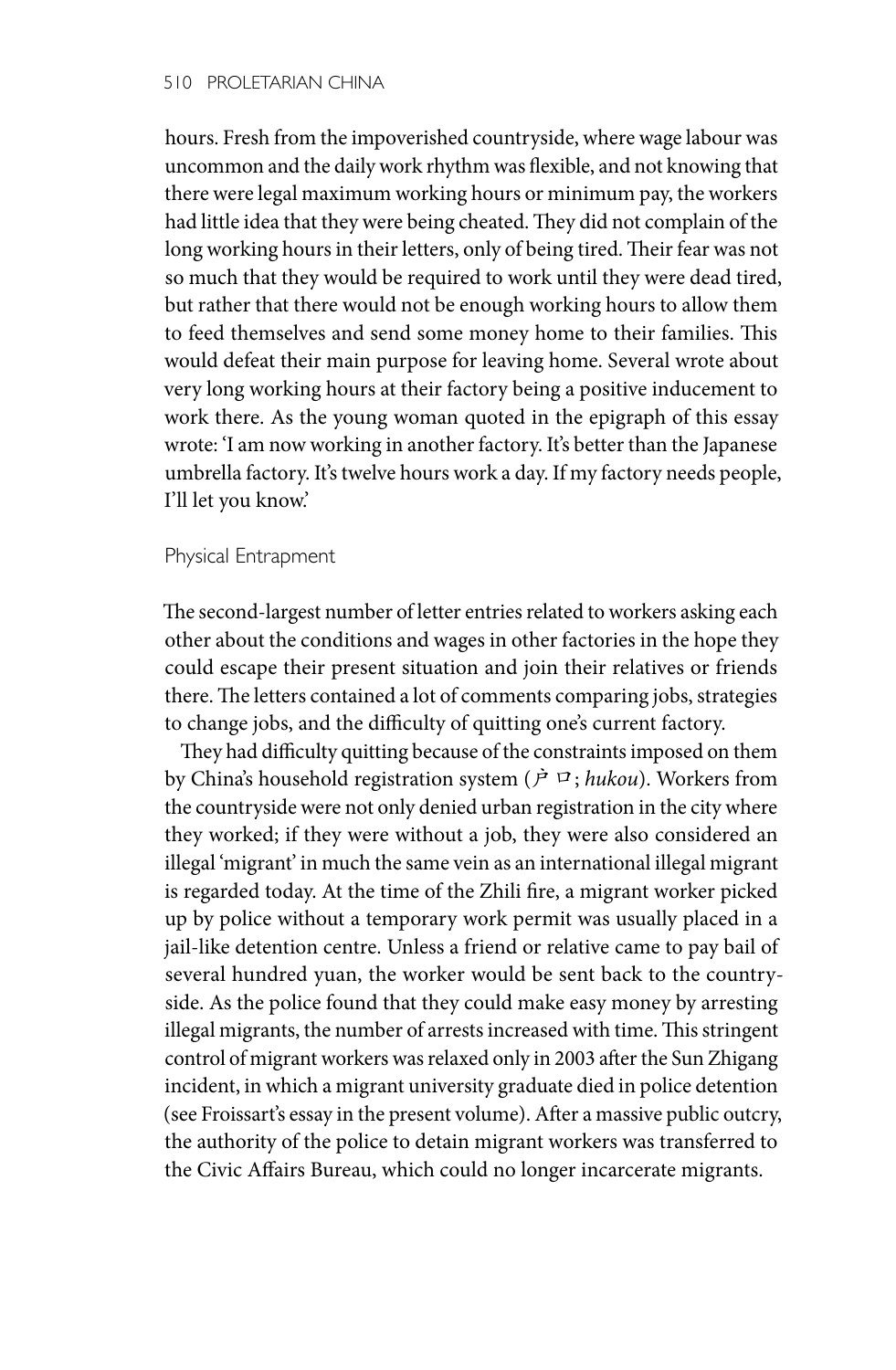1993 / 511

Making matters worse for migrant workers, it was a common practice for employers to hold on to the identification cards of employees; without these, the worker would not dare even to go out the factory gate. On top of that, employers normally demanded that workers pay a bond at the time of recruitment or withheld their wages for the first two months, so that if the worker ran away, she would lose a substantial sum. In reality, this first generation of migrant workers were bonded labourers—a situation that continued for the next decade and more. At some of the factories where I conducted interviews in the early 2000s, the workers' most serious grievance was that they could not afford to forfeit the bond and wages if they resigned.

### Isolation

Thirty entries expressed loneliness and feelings of isolation or misery, of sorely missing friends and relatives, of crying and yearning for letters and photos from loved ones. This period pre-dated mobile phones and internet cafes, and it was not easy to access a public phone at the workplace. Since they worked such long hours, the window to lock in a time to talk on the phone was limited, and at the other end there often was only one phone in an entire village, usually at the production team or the production brigade office. In such circumstances, the only practical means of communication was by letter, but the mail service was slow and unreliable. The anxiety of waiting for a letter was sometimes palpable, as in the case of a worker who wrote: 'I sent you a letter a few days ago. Have you got it? I look forward to your letter every day but it never comes. I think of you very much.' Similar feelings can be found in another letter that a worker wrote after a sister or friend had just arrived in Shenzhen:

Though we are so near, we can only see each other in our letters. Little sister, can you please send me a photo. I sent my photo to your home. Did you get it? I'll close off here. See you in a letter next time.

The Zhili Fire's Influence on the Labour Movement

Even though the Zhili tragedy was reported in Beijing, the families of the victims had difficulty claiming compensation for their loss. The local government took a hands-off attitude. Nor did the Zhili fire have an